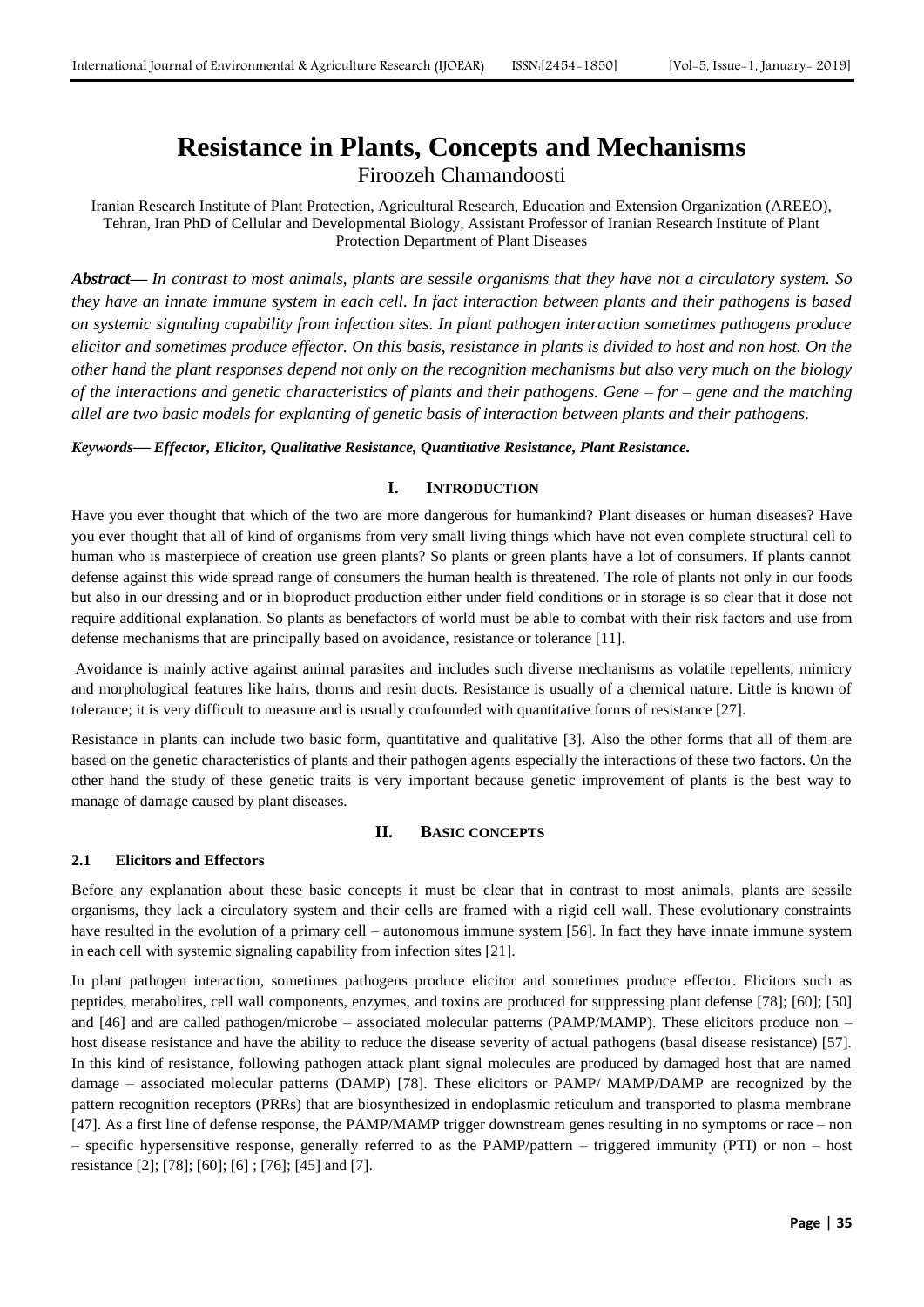So elicitors induce similar defense responses in plants as induced by the pathogen infection [61].

And also nonhost resistance is a broad – spectrum plant defense that provides immunity to all members of a plant species against all isolates of a microorganism that is pathogenic to other plant species. Upon landing on the surface of a nonhost plant species, a potential bacterial pathogen initially encounters preformed and, later, induced plant defenses. This nonhost resistance response often results in a hypersensitive response (HR) at the infection site [53].

#### **III. NON HOST RESISTANCE AND HYPERSENSITIVE RESPONSE (HR)**

Plant immunity against the majority of microbial pathogens is conveyed by a phenomenon known as non – host resistance (NHR) [49]. This defence mechanism affords durable protection to plant species against given species of pathogens. This contrasts with the well – studied host resistance, mediated by the products of plant resistance (R) genes, which establish pathogen race – or cultivar – specific resistance. Whereas NHR routinely provides durable crop protection in the field, the effectiveness of host – resistance is characteristically transient.

The broad – spectrum nature of NHR closely parallels that exhibited by the innate immune system of animals. NHR, however, has proved difficult to characterise as a result of the absence of a tractable genetic system. It is thought to be genetically complex, involving the deployment of both constitutive and inducible defence responses, in combination with a host physiology that may be routinely incompatible with pathogenesis.

One of the most dramatic visible phenotypes that is frequently (but not always) associated with plant resistance is rapid localized cell death, the hypersensitive response (HR), at the site of infection, which is often compared with animal programmed cell death. This is an especially effective process in limiting pathogens that require living host cells [30].

The HR occurs in plants in response in infection by plant pathogenic fungi, bacteria and viruses. When an HR occurs the plant dose not succumb to infection and damage to the plant is limited to the cells in HR lesion. The mechnisms involved in generation the HR and ultimately causing resistance have been the subjects of intensive research. Much of research has been carried out with simplified experimental systems e.g. with fungal components called elicitors that they was mentioned above. These components cause necrosis in whole plant tissues or plant cell suspension cultures. The HR caused by plant pathogenic bacteria has also been studied. Historically this was because of the possibility of separating prokaryotic (pathogen) metabolism from eukaryotic (host) metabolism by using selective antibiotics and more recently because of the relative ease of using molecular genetics methodology on the pathogen. The HR can also be induced by viruses and a similar phenomenon has been reported in resistance of plants to some nematodes. Information about the HR has been obtained by studying many different host plants, such as *Arabidopsis*, barley, bean, cucumber, lettuce and tomato in response to viruses, bacteria, fungi, or a whole range of different elicitor molecules. The HR has been investigated in whole plants or in cell culture system. Thus it is perhaps wise to treat generalizations with caution while trying at the same time to sift out a unified picture of the HR as far as possible from the mass of information available from different experimental systems [80].

## **IV. EFFECTORS AND HOST RESISTANCE IN PLANTS**

As it was mentioned earlier in plant pathogen interaction sometimes pathogens produce effector. Specialized pathogens produce race – specific intracellular elicitors called effectors, produced by specific avirulence (AVR) genes [78] and [69]. Though these are considered to be specific to biotrophs, several necrotrophs also produce effectors [78]. These effectors suppress other PAMPs and also the host resistance genes to become more virulent [44]. The effectors, depending on their domains, are recognized by plant – produced specific receptors (R proteins), encoded by R genes [78]; [22]; [21] and [58]. As a second line of defense response, the effectors trigger downstream genes resulting in race – specific hypersensitive response to contain the pathogen, generally referred to as the effector triggered immunity (ETI), qualitative resistance, or vertical resistance [78] and [50]. Such a resistance is considered to be monogenic and spawned the gene – for – gene hypothesis [18]. However, these effector recognition receptor genes are just surveillance genes and the real resistance genes that induce hypersensitive response are NADPH oxidase, callose synthase, etc., The genotypes rendered susceptible are considered to vary in basal resistance, partial resistance, or horizontal resistance [32]; [68] and [60].

## **V. HOST AND NONHOST RESISTANCE – SIMILARITIES AND DIFFERENCES**

Given that host pathogens and nonhost pathogens can be recognised by similar mechanisms, it is not surprising that numerous studies have documented that defence responses to host pathogens and nonhost pathogens are also similar. However, the plant responses depend not only on the recognition mechanisms but also very much on the biology of the interactions, and so it is difficult to make useful comparisons between an incompatible host – pathogen interaction and a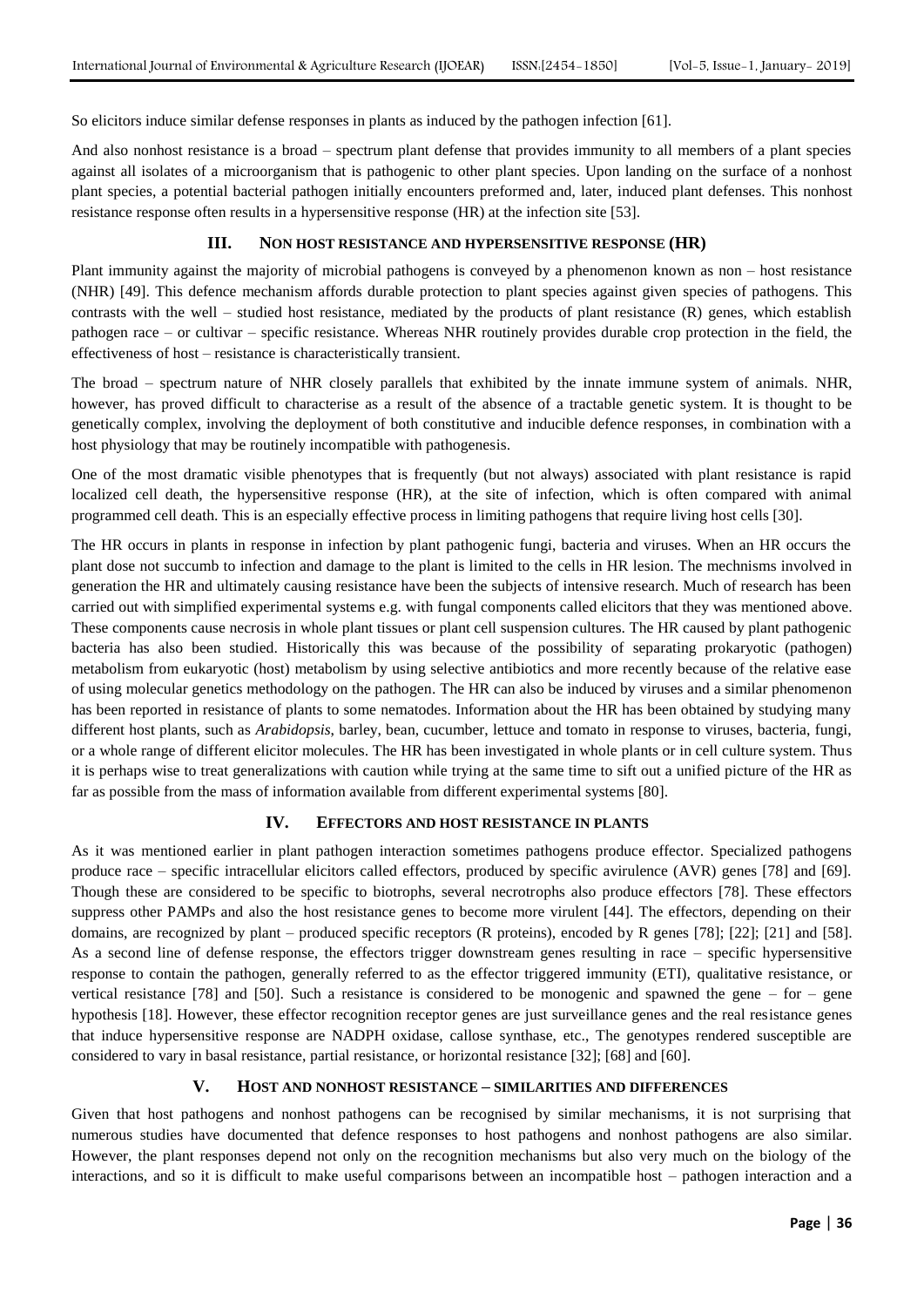nonhost – pathogen interaction. Any statement on the similarity of responses should therefore be based on closely related host and nonhost pathogens. A novel study of the expression of about 8000 *Arabidopsis* genes in response to different strains of *Pseudomonas syringae* [82] would seem to meet this criterion. There is a problem, however, in that the nonhost pathogen used in this study, *Pseudomonas syringae* pv. *phaseolicola*, does not activate HR [52], unlike the avirulent host pathogens that were used for comparison. Nevertheless, changes in the expression of approximately 2000 response genes were largely shared among two incompatible interactions, which were mediated by single R genes, and the nonhost interaction [82]. Currently, comprehensive gene expression arrays are being generated for barley and wheat, and these will allow interesting comparisons of host and nonhost resistance. Closely related fungal pathogens that have apparently identical infection biology exist for these cereals, but they are strictly separated in host and nonhost pathogens. The best example may be the formae speciales of the powdery mildew fungus.

Efforts have been made to elucidate whether the defence signalling steps known from host resistance are shared by nonhost resistance. The ENHANCED DISEASE SUSCEPTIBILITY1  $(EDS1)^1$  protein, which is necessary for  $R -$  gene – mediated resistance to many pathogens in *Arabidopsis* [55] is also important for nonhost resistance to isolates of *Peronospora parasitica* and, which are pathogenic on closely related Brassicas [24]. Furthermore, a recent study of the role of the plant SUPPRESSOR OF G2 ALLELE OF SKP1  $(SGT1)^2$  protein in resistance to different diseases supports the idea that host and nonhost plants share certain defence signaling components [36]. In yeast, SGT1 plays a role in SCF (Skp1 Cullins<sup>3</sup> F – box proteins) E3 – ligase – mediated ubiquitylation and may regulate a number of R – protein functions [59]. As a result of silencing studies of SGT1 in *Nicotiana benthamiana*, this list was expanded to include the non LRR (Lucin rich repeat) R gene Pto<sup>4</sup> [36]. Interestingly, nonhost resistance to two bacterial pathogens also requires the SGT1 protein [36]. Nevertheless, resistance to the nonhost bacterium *Xanthomonas campestris* pv. *campestris* and to Cauliflower mosaic virus (CaMV), a nonhost virus, were not affected by the silencing of SGT1. Salicylic acid (SA) signaling in host resistance has received much attention over the years [35], but the extent to which it is involved in nonhost resistance remains unclear. Degradation of SA in *Arabidopsis* salicylate hydroxylase (NahG) lines confers susceptibility to the nonhost bacterium *P. syringae* pv. *phaseolicola* [52]. New observations suggest, however, that this is caused by the catechol that is produced during the degradation of SA [74]. Hence, even though this nonhost bacterium has nonhost avr – genes [37] that may have corresponding R genes in *Arabidopsis*, the interaction of these genes may be overruled by strong general elicitors that activate innate immunity. Interestingly, *Arabidopsis* manifests no HR to infection by *P. syringae pv. phaseolicola* [55], neither does it manifest an HR during general elicitor mediated innate immunity [42]. However, this innate immunity does seem to involve signalling components that are shared with R – gene – mediated signaling [43]. An *Arabidopsis* mutant, nho1 (for nonhost resistance1), has been isolated on which *P. syringae* pv. *phaseolicola* grows and causes disease symptoms [52]. It is significant that this mutant is also compromised in R – gene – mediated resistance to *P. syringae*. These observations should be kept in mind when interpreting the recent genomic study which shows that the response of 2000 *Arabidopsis* genes to *P. syringae* pv. *phaseolicola* is slowed and reduced as a result of NahG –mediated degradation of SA [82].

#### **VI. GENETIC BASIS OF HOST AND NONHOST RESISTANCE**

#### **6.1 Avirulence genes and resistance genes**

1

Virulence gene is a gene that, during the disease process, codifes the production of factors that alter host – cell structures and functions [14].

Avirulence genes in pathogens are those genes that confer the ability to be recognized by a resistant host plant [30]. A number of avirulence genes have been cloned from plant pathogens, particularly viral and bacterial avirulence genes [62]. Viral avirulence genes encode a range of functions including capsid proteins and replicase proteins. Comparison of the gene products of bacterial avirulence genes shows that they are mostly unrelated and their function is largely unknown. There is

 $<sup>1</sup>$  - Positive regulator of basal resistance and of effector-triggered immunity specifically mediated by resistance proteins such as TIR-NB-LRR (TNL) that is</sup> Toll interleukin-1 receptor-like nucleotide-binding site leucine-rich repeat

<sup>2</sup> - an iated disease resistanceessential component of *R* gene-med in plants

<sup>&</sup>lt;sup>3</sup> are a family of hydrophobic [scaffold proteins](https://en.wikipedia.org/wiki/Scaffold_protein) which provide support for [ubiquitin ligases](https://en.wikipedia.org/wiki/Ubiquitin_ligase) (E3). All [eukaryotes](https://en.wikipedia.org/wiki/Eukaryote) appear to have cullins. They combine with [RING proteins](https://en.wikipedia.org/wiki/RING_finger_domain) to form Cullin-RING ubiquitin ligases (CRLs) that are highly diverse and play a role in myriad cellular processes, most notably protein [degradation](https://en.wikipedia.org/wiki/Proteolysis) by [ubiquitination](https://en.wikipedia.org/wiki/Ubiquitination) [8].

<sup>4</sup> - The Pto gene encodes a serine-threonine kinase that confers resistance in tomato to *Pseudomonas syringae* pv tomato strains expressing the avirulence geneavrPto.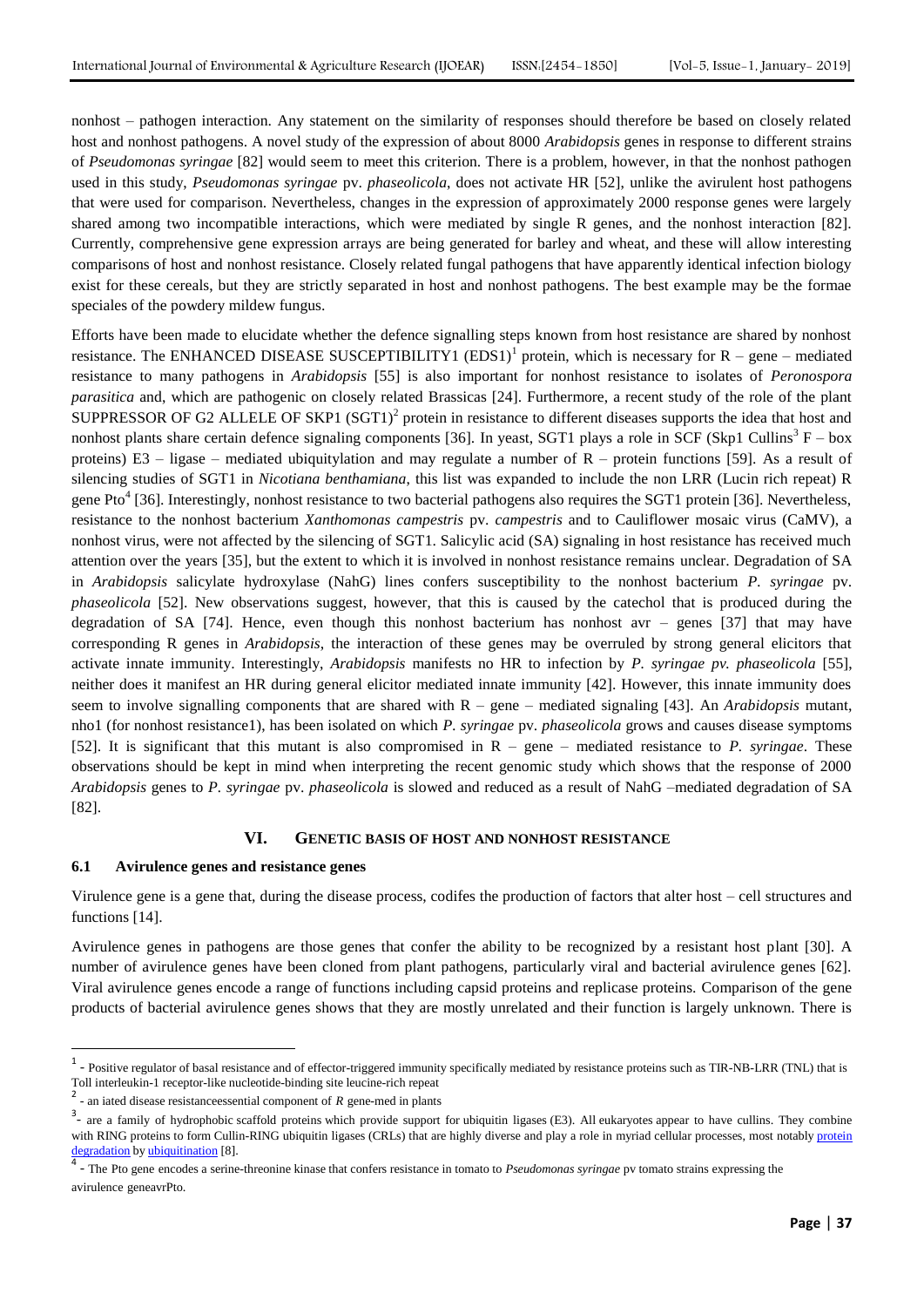now evidence that the bacterial avirulence gene products are introduced into plant cells by a type III secretion mechanism<sup>5</sup> [48]. Further evidence suggests that these gene products are involved in enhancement of bacterial virulence (in the absence of the corresponding host resistance gene) and so are analogous to the virulence effector proteins delivered to animal cells by mammalian bacterial pathogens [83]. Only a few fungal avirulence genes have been cloned owing to the more complex genomes of fungi. The products of these genes include small, secreted proteins of unknown function [62]. In one case, a fungal avirulence protein from the rice blast fungus has similarity to a zinc protease [12]. Pathogens require signals from the plant to induce cell differentiation and express essential pathogenicity genes. This requirement for cues from the plant is obvious for rust fungi, in which hyphal differentiation is induced by the surface topography of the plant [15]. A recent study of the barley powdery mildew fungus (*Blumeria graminis* f. sp. *hordei* [Bgh]) suggested that the composition of the surface wax is important in activating the development of a differentiated appressorium [54]. Wax composition could therefore be involved in determining whether plants are hosts or nonhosts. Presence of preformed barriers is often claimed to be a first line of plant defence. Conceptually, preformed plant cell walls, antimicrobial enzymes, and secondary metabolites would be ideal early obstacles for the pathogen. These barriers are undoubtedly important in defence against many host and nonhost pathogens, but their success in preventing disease probably depends on the degree of co – evolution of the pathogen and host. However, little documentation is available on the role of preformed defences. Nevertheless, one example in which a host pathogen is adapted to overcome a preformed antimicrobial compound, whereas a closely related nonhost pathogen is not, clearly confirms that preformed barriers can provide important defences. The wheat root pathogen *Gaeumannomyces graminis* var. *tritici* is not adapted to attack oats successfully and cannot cause disease on oat roots. The related oat root pathogen *G. graminis* var. *avenae* depends on its ability to detoxify avenacin A – 1, an antimicrobial saponin, to proceed in its life cycle. A mutant oat line, which no longer expresses avenacin A – 1, is susceptible to *G. graminis* var. *tritici.* It appears therefore that *G. graminis* var. *tritici* is a nonhost pathogen of oats because it lacks the enzyme that detoxifies avenacin [41]. Plants can mount several barriers in response to attack by both host and nonhost pathogens, and these responses can be independent of the genotype of the individual pathogen. "General elicitors" may be released during attacks by both host pathogens and nonhost pathogens, and the barriers that are activated in response to these elicitors contribute to resistance towards both types of microbes. Flagellin, a protein of the bacterial flagella, serves as such an elicitor. This protein activates defence through a pathway that involves FLAGELLIN INSENSITIVE2 (FLS2), a leucine – rich repeat (LRR) receptor kinase and a mitogen – activated protein (MAP) kinase cascade [77]. Other general elicitors are released during the enzymatic degradation of pathogen cell – wall polymers, when the pathogen is making its way into the host. This group of elicitors include oligomers of chitin and glucans. Flagellin and oligomers, released from pathogen cell walls, typically activate the production of antimicrobial proteins and phytoalexins (antimicrobial secondary metabolites) in the plant tissue. Such general elicitors are often indispensable to the microbe, and plants are suggested to exploit them during recognition in the same way as animals recognise PAMPs [24]. The use of general elicitors together with the involvement of an LRR – receptor kinase and a MAP kinase<sup>6</sup> cascade make this defence mechanism reminiscent of animal 'innate immunity' systems, suggesting a shared ancient system for combating invaders [77]. Other examples of defence mechanisms that have similarities to innate immunity are the activation of defence in parsley and potato nonhost plants by  $Pep - 13$ , a peptide fragment from *Phytophthora sojae* [10], and the activation of defences in nonhost tobacco by the "harpin" protein of *Pseudomonas syringae* [33]. These plant responses certainly impede pathogen proliferation in a quantitative manner, but their contribution to nonhost resistance is not entirely clear. An example of an inducible structural barrier, which is potentially activated by general elicitors, is the papilla. This local cell wall fortification is formed on the inner side of plant cell walls at the site of fungal penetration. The papillae formed in response to powdery mildews are well studied and serve a significant role in keeping the fungus out [16] and [65]. A case of papilla – based resistance, which is unusual because it gives complete protection, is the barley mlo<sup>7</sup> – resistance to the *Blumerie graminis* f. sp. *hordei* (Bgh) host pathogen. MLO

**.** 

<sup>&</sup>lt;sup>5</sup> - (often written Type III secretion system and abbreviated TTSS or T3SS, also called Injectisome) is a [protein](https://en.wikipedia.org/wiki/Protein) appendage found in several [Gram](https://en.wikipedia.org/wiki/Gram-negative)[negative](https://en.wikipedia.org/wiki/Gram-negative) [bacteria.](https://en.wikipedia.org/wiki/Bacteria) In pathogenic bacteria, the needle-like structure is used as a sensory probe to detect the presence of [eukaryotic](https://en.wikipedia.org/wiki/Eukaryotic) [organisms](https://en.wikipedia.org/wiki/Organism) and [secrete](https://en.wikipedia.org/wiki/Secretion) proteins that help the bacteria [infect](https://en.wikipedia.org/wiki/Infection) them. The secreted [effector proteins](https://en.wikipedia.org/wiki/Bacterial_effector_protein) are secreted directly from the bacterial [cell](https://en.wikipedia.org/wiki/Cell_(biology)) into the eukaryotic (host) cell, where they exert a number of effects that help the pathogen to survive and to escape an immune response.

<sup>&</sup>lt;sup>6</sup> - A mitogen-activated protein kinase (MAPK or MAP kinase) is a type of protein kinase that is specific to the amino acids serine and threonine.

<sup>7-</sup> The Mlo-related proteins are a family of plant integral membrane proteins, first discovered in barley. Mutants lacking wild-type Mlo proteins show broad spectrum resistance to the powdery mildew fungus, and dysregulated cell death control, with spontaneous cell death in response to developmental or abiotic stimuli.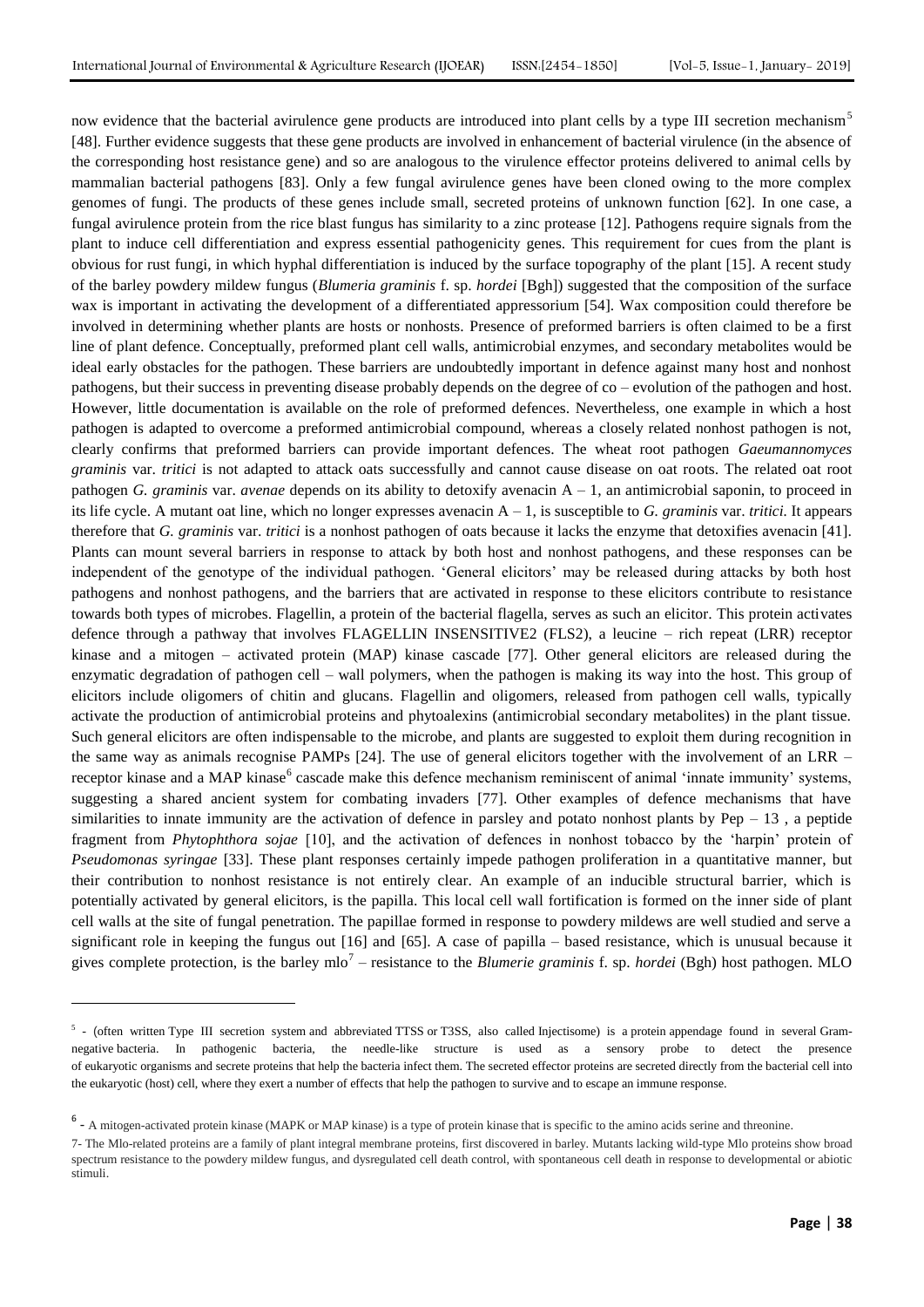negatively regulates papilla formation, and so mutations in this gene cause resistance [5]. Papillae are also important in nonhost resistance. In wild type *Arabidopsis*, about 80% of the conidia of the nonhost pathogen Bgh are stopped in association with papillae. These mutants have been studied to study nonhost resistance. Mutations in the PENETRATION1 (PEN1) and PEN2 genes reduced the plants" ability to arrest Bgh – conidia to about 20% of that of wild type plants. The identity of PEN1 strongly suggests the importance of vesicle trafficking in penetration resistance. (Mutation in PEN2 cause constitutive cell wall changes, and therefore this gene may represent a defence mechanism [16]. The *pen* mutants are paralleled by the required for MLO – specified resistance1 ( $\text{ror}^8$ 1) and ror2 mutants in barley. These ror mutants were isolated as suppressors of mlo – resistance and, like the *pen* mutants, they reduce penetration resistance to Bgh significantly [5]. Significantly, the barley ROR2 gene is a functional homologue of the *Arabidopsis* PEN1 gene [16]. This discovery strongly suggests that elements of papilla – related vesicle trafficking are conserved between host and nonhost resistance, even in these distantly related plant species.

Many ideas have been documented in an attempt to explain the genetic basis of host resistance to pathogens. The gene – for – gene model refers to a specific genetic interaction between a host and its pathogen. It states that a resistance gene (*R* gene) in the host and an avirulence gene (*Avr* gene) in the pathogen must be present for the host to be resistant. *R* genes in the host recognize *Avr* genes in the pathogen and a defense response is activated preventing the establishment of the pathogen in the host. [18]. was the first to discover and present this matching specificity between host and pathogen genes. His work in selective crop breeding with flax lead to the rather unintentional detection of this interaction between this plant and its fungal pathogen, flax rust. He showed that for every gene in the plant that conditioned resistance, a corresponding and complementary gene in the pathogen that conditioned avirulence existed  $[64]$ . Since the initial proposal of this gene – for – gene idea evidence for its presence has been presented for over 25 different plant host – pathogen pairs [72]. However, this proposed gene – for – gene interaction between host and pathogen is controversial. Evidence for this interaction has almost exclusively been found in plants and more specifically agricultural crops [1] and for many reasons this model, although it exists, may not be applicable to a wide selection of host – pathogen interactions. Crop plants are subject to strong artificial selection. Interestingly there is increasing evidence to suggest that the intensity of selection may influence the number of genes involved in [34]; [20] and [38]. So it is possible that evidence for a simple gene – for – gene interaction in crop plants is the result of artificial selection of only a small subset of genes which would have been selected to defend plants from pathogens under natural conditions. In addition, most crops are grown in stable and often optimized conditions and exposed to minimal competition with other species [19]. The size of crop plant populations are also controlled and therefore fluctuate less through time than natural populations [19]. It is important to consider the contribution that both artificial selection and growing conditions may have on the nature of the genetic interaction between hosts and pathogens when assessing the wider applicability of the gene – for – gene view. The lack of evidence for this interaction in natural populations supports the observation that this model may have limited application outside crop plant – pathogen interactions. Indeed the attraction of this theory may be its simplicity rather than its accuracy [71]. Investigation of the genetic basis of host resistance to pathogens continued following the initial proposal of the gene – for – gene view by [18] leading to the development of more sophisticated models. Another view termed the matching – allele model has been presented to explain the genetics underlying host resistance [72]. This model suggests each host allele confers resistance to one parasite allele. Resistance in the host occurs when its genotype and that of its pathogen match exactly. For successful infection by the pathogen to occur the genotype of the host and pathogen must not match. In contrast to the gene – for – gene model, which predicts that parasite host range will vary greatly, the matching – allele model predicts that all parasites can attack the same number of hosts [23]. Whereas the gene – for – gene model has been important in the understanding of host pathogen interactions in plants, the matching – allele model is favored by zoologists [1]. A matching – allele interaction has been documented in both studies with invertebrates [66] and vertebrates [31]. However, overall there is little experimental support for this alternative genetic scenario  $[23]$  and  $[39]$ . Although the gene – for – gene model and the matching – allele model have been considered independent in much of the literature it has been suggested that they are in fact two ends of a continuum [1]. Assessment of allele frequency dynamics along this continuum revealed that the variance of allele frequencies under a gene  $-$  for  $-$  gene system can strongly approach those predicted by matching – allele models if the costs of virulence and resistance are great [1]. In light of such findings there may be doubt as to how the two models can be discriminated between given certain data [73] and [13]) and it is possible that results of past studies based on allele frequency variance may be misinterpreted and

1

<sup>8-</sup> RAR-related orphan receptors (RORs) are members of the [nuclear receptor](https://en.wikipedia.org/wiki/Nuclear_receptor) family of [intracellular](https://en.wikipedia.org/wiki/Intracellular) [transcription factors.](https://en.wikipedia.org/wiki/Transcription_factor)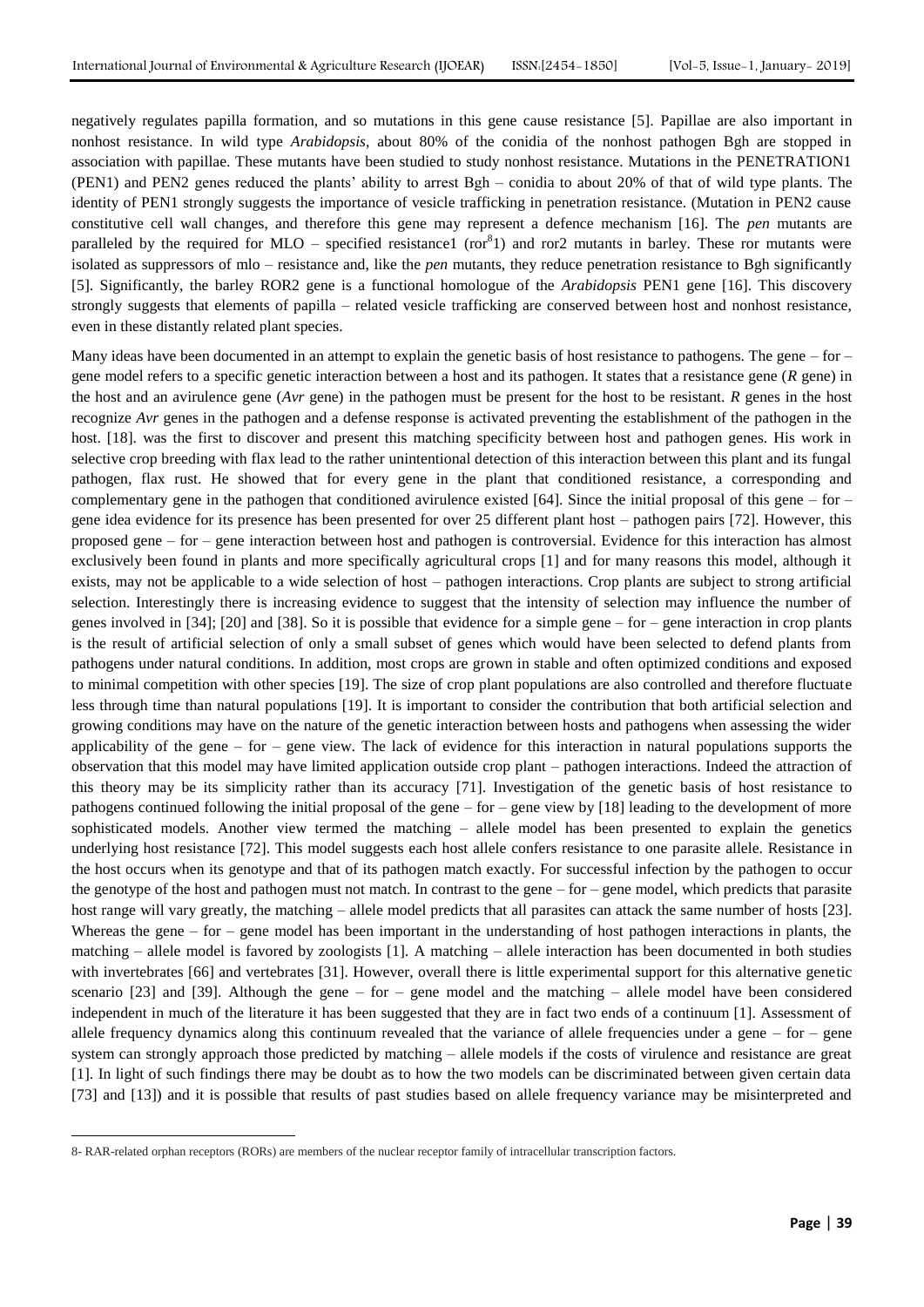fitted to the wrong model [73]. Rather than considering both models as being equally likely to explain the results, it may be that if the results fit what could be the outcome of the gene – for – gene model the matching – allele model will not be considered. The consideration of both models in explaining empirical data is necessary given their convergence under certain conditions. According to neodarwinian theory traits which evolve at the highest rate will be those that are controlled by genes at many loci which each have a small effect [34]. Evidence suggests that commonly the evolution of resistance to pathogens is relatively rapid [79]. The gene – for – gene model and the matching – allele model suggested to account for host resistance are based on the interaction at one genetic locus only and therefore contrast this prediction [70].

## **VII. OTHER FORMS OF DIVISION OF PLANT RESISTANCE**

#### **7.1 Qualitative and quantitative resistance**

Resistance, like other traits, occurs in a qualitative or in a quantitative way. With the former the different genotypes in a population occur as discernible phenotypes; it is usually controlled by a major gene. Quantitative resistance (QR) is defined as a resistance that varies in a continuous way between the various phenotypes of the host population, from almost imperceptible (only a slight reduction in the growth of the pathogen) to quite strong (little growth of the pathogen). This resistance is often indicated with other terms such as partial, residual and field resistance or even (wrongly) with tolerance. QR occurs at various levels to nearly all important pathogens in most cultivars of our crops. For example barley and barley leaf rust, *Puccinia hordei*. The QR to this pathogen inherits polygenically [26] and all cultivars in Western Europe, including the very susceptible cultivars, carry at least some QR. Most cultivars, though, carry considerable levels of QR, preventing the barley leaf rust from becoming a major pathogen in Western Europe [27]. In Ethiopia the barley landraces represent a centre of diversity. Barley genotypes without any QR are very rare [4]. Also Wheat/yellow rust, wheat/leaf rust, and barley/powdery mildew. Breeding in Western Europe is directed at selecting major genes of the non – durable type to protect against these three major pathogens. In this way, new recommended cultivars tend to enter the recommended cultivar list with high scores for resistance. After a number of years these scores are much lower as the major gene resistance is not effective any more. After the resistance "breaks down", QR becomes visible if present. All cultivars selected for their major gene resistance appear to carry moderate to fair levels of QR hidden behind that major gene. This hidden QR is sometimes indicated as residual resistance.

Therefore, QR is present almost everywhere. Cultivars without any QR are very rare. For this type of resistance breeders do not need to look for primitive genotypes from centres of diversity nor to related wild species. The resistance is near at hand in adapted cultivars, a fortunate situation as it makes breeding easier. [63] concluded that the ideal sources of resistance are those present in closely related, commercial genotypes, and any effort to transfer resistance from related species and genera should be considered long term. QR is, except for a few cases of monogenic, incomplete inheritance, inherited oligogenically or polygenically. Examples of the former are the QR of maize to *Puccinia sorghi* Schw [75] and of wheat to *Puccinia recondita* [42], based on a few (two or three) additive genes. Polygenic QR is exemplified by the field resistance of potato to *Phytophthora infestans* [81] the QR of maize to [*Cochliobolus heterostrophus* (Drechsler)] and [*Setosphaeria turcica* (Luttr)] [40], in rice to bacterial blight [51] and of barley to *Rhynchosporium secalis* (Oud.) Davis. [67] and to *Puccinia hordei* [26], and of rice to [*Magnaporthe grisea* (T.T. Hebert) Yagashi and Udagawa] [9]. Polygenic QR is usually supposed to be non race specific, but does not appear to be so. In the polygenic pathosystems mentioned above, small race – specific effects have been reported [25] and it is probable that polygenic resistance to specialized pathogens often goes together with small race – specific effects. [28] described this in the following way: When resistance in the host and aggressiveness in the pathogen interact on a polygene – for – polygene basis and several host cultivars are tested against a series of pathogen isolates the general impression is that of non – race – specificity. Most variation is between cultivars and between isolates. If the accuracy of the experiment is sufficiently high small but significant race – specific effects can be observed.

#### **VIII. BREEDING AND RESISTANCE**

In order to reduce costs and to increase the efficiency of identifying resistant plants or lines in segregating populations, breeders developed screening methods in which plants as young as possible were exposed to high concentrations of, preferably, a specified inoculum. This efficiently identifies complete resistance based on major genes but is inadequate for recognizing small differences in resistance. These screening approaches, together with the belief that polygenic resistance is difficult to select for and might not give a good level of resistance, led to the present situation where major gene resistance has been exploited very well, while QR has been used only sparingly. This is unfortunate as there is so much QR available. Quantitative resistance occurs to most of our important pathogens at various levels in nearly all our crops as discussed under ""Quantitative Resistance."" Since this QR occurs in the cultivars grown, it is genetic material that is related to what the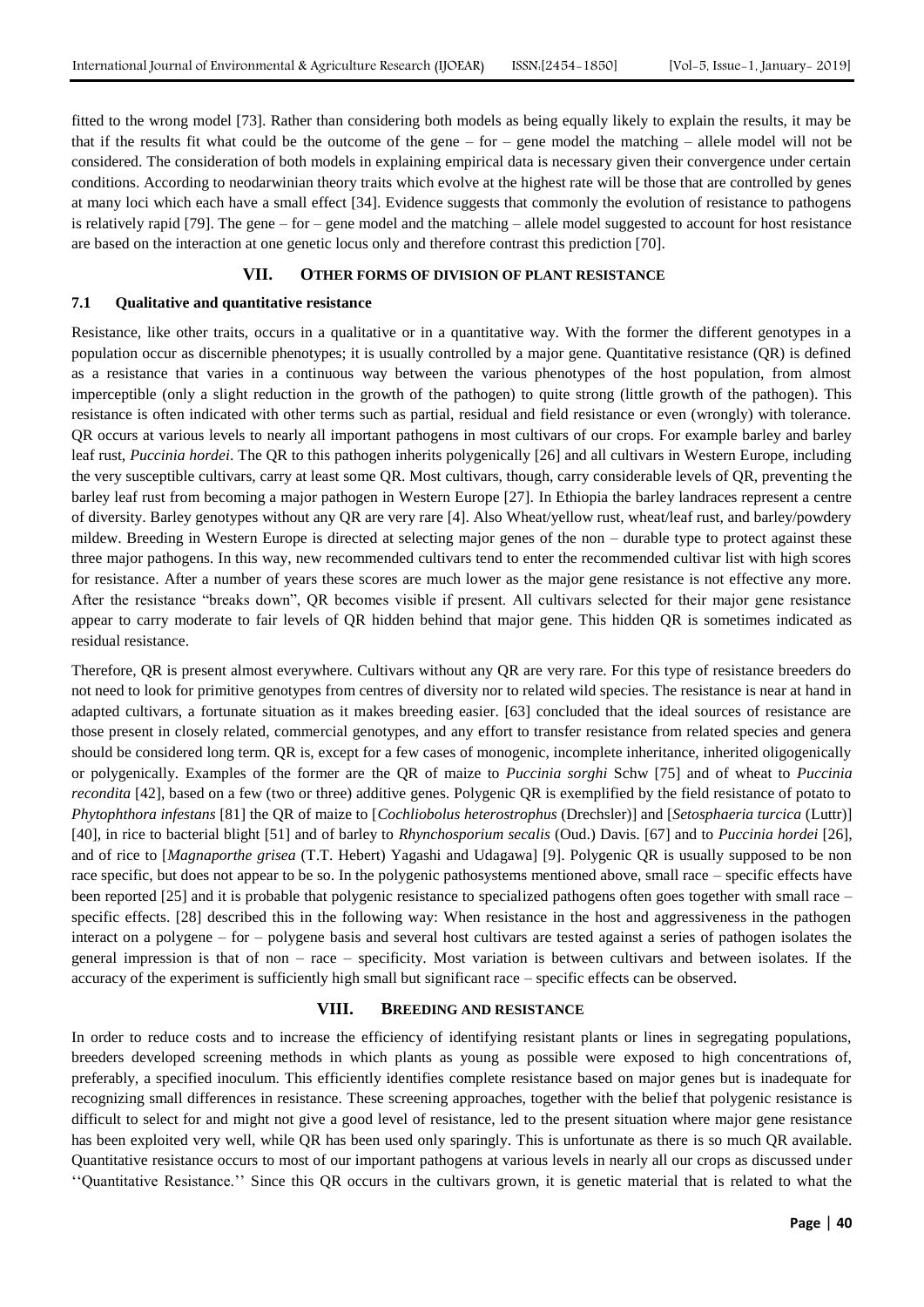breeders" desire. For this type of resistance breeders do not need to look for primitive genotypes from centres of diversity nor to related wild species. The resistance is near at hand in adapted cultivars, a fortunate situation as it makes breeding easier. [63] concluded that the ideal sources of resistance are those present in closely related, commercial genotypes, and any effort to transfer resistance from related species and genera should be considered long term. To select for QR means accumulating QR in much the same way as selecting for higher yields. The breeder selects the plants or lines with the lower levels of disease severity and by doing that continuously over the seasons, the level of QR will increase fairly rapidly as [29] showed. There is, however, one complication. If there is also non – durable major gene resistance around, it has to be taken into account. The QR is not visible when such an effective major gene is present. By using, preferably, local material, the frequency of such non – durable still effective major genes is often low, as the local pathogen population has adapted to these genes. Introducing plant material from elsewhere, especially from the centres of diversity, increases the frequency of such non – durable effective major genes considerably, as the local pathogen population has not yet adapted to the newly introduced resistance. Therefore, to select QR stick as much as possible to local material as they will almost certainly carry QR. One can also avoid ending up with non – durable major resistance in the selected material by selecting against susceptibility, i.e. removing the most susceptible plants and lines all the time [29]. Plants or lines with complete resistance should also be removed in case of resistance breeding against specialized fungal pathogens, as such resistances can be assumed to be non – durable. In case of non – specialized pathogen and virus's one may use any resistance  $[11]$ .

## **IX. CONCLUSION**

In nature organisms are divided to producers and consumers. Green plant are the most important of producers so that without them life in planet earth is impossible. All of our efforts for understanding of mechanisms of interaction between plants and their pathogens are for production of more food and better food. For this purpose we need to more and better understanding of mechanisms that interfer in plant resistance. These studies are in different levels. At this time the study of basis genetic of resistance (of plants against pathogen) is very important. With the possibility of isolating specific genes that they have desirable characteristics it becomes possible to make genetic constructs by combining genes from different origins or even by changing the isolated genes. The possibilities are almost infinite and each construct has to be tested.

#### **REFERENCES**

- [1] A. Agrawal, and C.M. Lively, ""Infection genetics: gene for gene versus matching alleles models and all points in between."" Evol. Ecol. Res, vol. 4, pp. 79 – 90, 2002.
- [2] A. Baxter, R. Mittler, and N. Suzuki, ""ROS as key players in plant stress signalling."" J Exp. Bot, vol. 65, pp. 1229 1240, 2014.
- [3] A.C. Kushalappa, N.Kalenahalli, and Y.S. Karre, "Plant Innate Immune Response: Qualitative and Quantitative Resistance,". Critical Reviews in Plant Sciences, vol. 35(1), pp. 38 – 55, 2016.
- [4] A. Fekadu, and J.E. Parlevliet, ""Variation for resistance to Puccinia hordei in Ethiopian barley landraces, ""Euphytica, vol. 90(3), pp.  $1 - 6$ , 1996.
- [5] A. Freialdenhoven, C. Peterhansel, J. Kurth, F. Kreuzaler, P. Schulze Lefert ""Identification of genes required for the function of non-race – specific mlo resistance to powdery mildew in barley."" Plant Cell, pp. 8, 5 – 14, 1996.
- [6] A.P. Macho, and C. Zipfel, ""Targeting of plant pattern recognition receptor triggered immunity by bacterial type-III secretion system effectors." Curr. Opin. Microbiol, vol. 23, pp. 14 – 22, 2015.
- [7] B. Uma, , T.S. Rani, and A.R. ""Podile, Warriors at the gate that never sleep: non host resistance in plants,"" J. Plant Physiol, vol. 168, pp. 2141 – 2152, 2011.
- [8] D.R. Bosu, and E.T. Kipreos, "Cullin RING ubiquitin ligases: global regulation and activation cycles," Cell Division, . vol. 3.7, 2008.
- [9] E.C. Roumen, ""The inheritance of host plant resistance and its effect on the relative infection efficiency of *Magnaporthe grisea* in rice,"" Theoretical Applied Genetics, vol. 89, pp. 489 – 503, 1994.
- [10] F. Bruaner, S . Rosahl, J . Lee, J.J. Rudd, C. Geiler, S. Kauppinen, G. Rasmussen, D. Scheel, T. Nurnberger, ""Pep 13, a plant defense – inducing pathogen – associated pattern from Phytophthora transglutaminase."" EMBO. J, pp. 21, 6681 – 6688, 2002.
- [11] F. Xavier, R.D. Vale, J. E. Parlevliet, and L. Zambolim, ""Concepts in plant disease resistance."" Fitopatol. bras. Vol. 26, no. 3, setembro, 2001.
- [12] G.T. Bryan, "A single amino acid difference distinguishes resistant and susceptible alleles of the rice blast resistance gene *Pi-ta*." Plant Cell, vol. 12, pp. 2033 – 2046. 2000.
- [13] G. Sorci, et al. ""Genetics of hostparasite interactions."" Trends Ecol. Evol, vol. 12, pp. 196 200, 1997.
- [14] G. Surico, ""The concepts of plant pathogenicity, virulence/avirulence and effector proteins by a teacher of plant pathology."" Phytopathologia Mediterranea, vol. 52, no. 3, 399 – 417, 2013.
- [15] H.C. Hoch, R.C. Staples B. Whitehead, J. Comeau, E.D. Wolf, "Signaling for growth orientation and cell differentiation by surface topography in Uromyces."" Science, vol. 235, pp. 1659 – 1662. 1987.
- [16] H. Thordal Christensen, P.L. Gregersen, D.B Collinge,. ""The barley/ Blumeria (syn. Erysiphe) graminis interaction. In Mechanisms of Resistance to Plant Diseases."" Edited by A. Slusarenko, R. Fraser, L.C. van Loon, Dordrecht, The Netherlands, Kluwer Academic Publishers, pp. 77 – 100, 2000.
- [17] H.H. Flor, ""The complementary genic systems in Flax and Flax Rust."" Adv. Genet Mol. Genet. Med, vol. 8, pp. 29 54, 1956.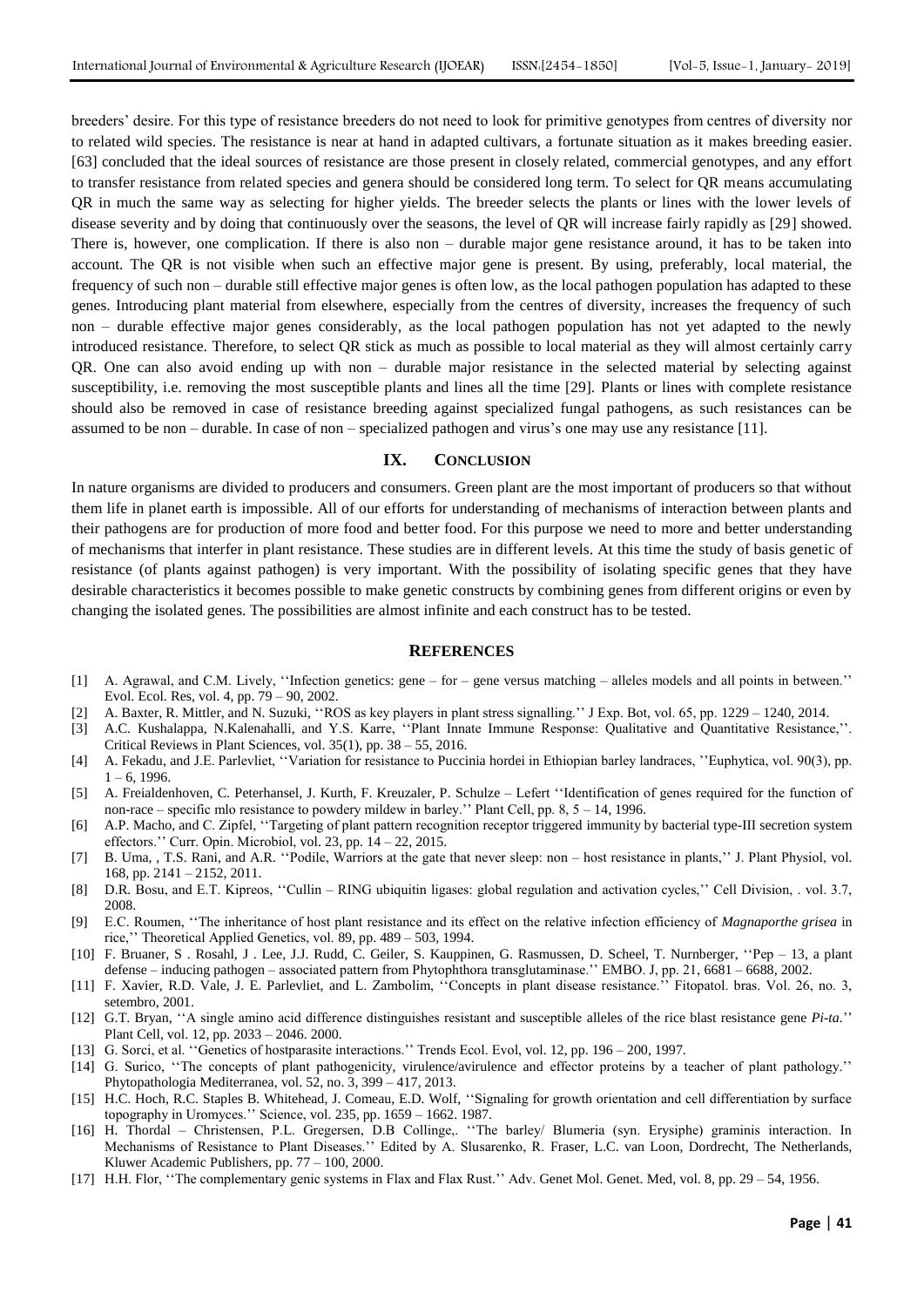- [18] H.H. Flor, "Current status of the gene-for gene concept." Annu. Rev. Phytopathol, vol. 9, pp. 275 296, 1971.
- [19] I.R. Crute, "Gene for gene recognition in plant-pathogen interactions." Philos. Trans. R. Soc. Lond. Ser. B, vol. 346, pp. 345 349, 1994.
- [20] J.A. McKenzie, and P. Batterham, "The genetic, molecular and phenotypic consequences of selection for insecticide resistance." Trends Ecol. Evol, vol. 9, pp. 166 – 169, 1994.
- [21] J.D. Jones, and J.L. Dangl, ""The plant immune system."" Nature, vol. 444, pp. 323 329, 2006.
- [22] J. Du, E. Verzaux, A. Chaparro Garcia, G. Bijsterbosch, L.P. Keizer, J. Zhou, T.W. Liebrand, C. Xie, F. Govers, and S. Robatzek, "Elicitin recognition confers enhanced resistance to Phytophthora infestans in potato." Nat. Plants, vol.1, 15034, 2015.
- [23] J.E. Parker, E.B. Holub, L.N. Frost, A. Falk, N.D. Gunn, M.J. Daniels, ""Characterization of eds1, a mutation in Arabidopsis suppressing resistance to Peronospora parasitica specified by several different RPP genes." Plant Cell, Vol. 8, pp. 2033 – 2046, 1996.
- [24] J.E. Parker, ""Plant recognition of microbial patterns."" Trends Plant Sci, vol. 6, no. 8, pp. 245 247, 2003.
- [25] J.E. Parlevliet, "Durable resistance. In: H. Hartleb, H., Heitefuss, R. and Hoppe, H.H. (Eds.). "Resistance of crop plants against fungi," Gustav Fisher, Jena, Germany, pp. 238 - 253, 1997.
- [26] J.E. Parlevliet, ""Further evidence of polygenic inheritance of partial resistance in barley to leaf rust, *Puccinia hordei.*"" Euphytica, 27:369 – 379, 1978.
- [27] J.E. Parlevliet, "Identification and evaluation of quantitative resistance," In: Leonard, K.J. and Fry, W.E. (Eds.). "Plant disease epidemiology – Genetics, Resistance and Management,"" Vol. 2, McGraw – Hill Publishing Company, New York, pp. 215 – 248, 1989.
- [28] J.E. Parlevliet, and J.C. Zadoks, "The integrated concept of disease resistance; a new view including horizontal and vertical resistance in plants,"" Euphytica, vol. 26, pp. 5 – 21, 1977.
- [29] J.E. Parlevliet, and A.Van ommeren, ""Accumulation of partial resistance in barley to barley leaf rust and powdery mildew through recurrent selection against susceptibility,"" Euphytica, vol. 37, pp. 261 – 274. 1988.
- [30] J. Ellis, J, D. Jones, ""Structure and function of proteins controlling strain specific pathogen resistance in plants. Curr Opin Plant Biol, vol. 1, pp. 288 – 293, 1998.
- [31] J., Klein et al. ""MHC Polymorphism and Parasites."" Philos. Trans. R. Soc. Lond. Ser. B, vol. 346, pp. 351 358, 1994.
- [32] J.L. Dangl, and J.D. Jones, 2001. ""Plant pathogens and integrated defense responses to infection,"" Nature, vol. 411, pp. 826 833, 2001.
- [33] J. Lee, D.F. Klessig, T. Nurnberger, "A harpin binding site in tobacco plasma membranes mediates activation of the pathogenesisrelated gene HIN1 independent of extracellular calcium but dependent on mitogen-activated protein kinase activity."" Plant Cell, vol. 13, pp. 1079 – 1093. 2001.
- [34] J. Mallet, ""The Evolution of Insecticide Resistance: Have the Insects Won?"" Trends Ecol. and Evol, vol. 4, pp. 336 340, 1989.
- [35] J.P. Metraux, ""Recent breakthroughs in the study of salicylic acid biosynthesis."" Trends Plant Sci, vol. 7, pp. 332 334, 2002.
- [36] J.R. Peart, R. Lu, A. Sadanandom, I. Malcuit, P. Moffett, D.C. Brice, L. Schauser, D.A. Jaggard, S. Xiao, M.J. Coleman, ""Ubiquitin ligase – associated protein SGT1 is required for host and nonhost disease resistance in plants."" Proc Natl Acad Sci, USA, vol. 99, pp. 10865 – 10869, 2002.
- [37] J.R Wood., A. Vivian, C. Jenner, J.W. Mansfield, J.D. Taylor, ""Detection of a gene in pea controlling nonhost resistance to *Pseudomonas syringae* pv. *Phaseolicola*."" Mol Plant Microbe Interact, vol. 7, pp. 534 – 537, 1994.
- [38] J. Rolff, and M.T. Siva Jothy, ""Invertebrate Ecological Immunology."" Science,vol. 301, pp. 471 475, 2003.
- [39] K. Clay, and P. X. Kover, ""The Red Queen Hypothesis and Plant/Pathogen interactions."" Annu. Rev. Phytopathol, vol. 34, pp. 29 50, 1996.
- [40] K.J. Leonard, ""Durable resistance in the pathosystems: maize Northern and Southern leaf blights. In: Jacobs,Th. and Parlevliet, J.E. (Eds.). Durability of Disease Resistance,"" Kluwer Academic Publishers, Dordrecht, The Netherlands,. pp. 99 – 114, 1993.
- [41] K. Papadopoulou, R.E. Melton, M. Leggett, Daniels, M.J. Osbourn, A.E. ""Compromised disease resistance in saponin deficient plants."" Proc. Natl. Acad. Sci. USA, vol. 96, pp. 12923 – 12928, 1999.
- [42] L.H.M. Broers, and T.H. Jacobs, ""The inheritance of host plant effect on latency period of wheat leaf rust in spring wheat. II Number of segregating factors and evidence for transgressive segregation in F3 and F5 generations,"" Euphytica, vol. 44, pp. 207 – 214, 1989.
- [43] L. Gomez Gomez, T. Boller, ""Flagellin perception: a paradigm for innate immunity."" Trends Plant Sci, vol. 7, pp. 251 256, 2002.
- [44] L. Presti, D. Lanver, G. Schweizer, S. Tanaka, L. Liang, M. Tollot, A. Zuccaro, S. Reissmann, and R. Kahmann, ""Fungal effectors and plant susceptibility."" Annu. Rev. Plant Biol, vol. 66, pp. 513 – 545. 2015.
- [45] L. Trda, F. Boutrot, J. Claverie, D. Brule, S. Dorey, and B. Poinssot, ""Perception of pathogenic or beneficial bacteria and their evasion of host immunity: pattern recognition receptors in the frontline." Front Plant Sci. vol. 6, 219, 2015.
- [46] L. Wirthmueller, A. Maqbool, and M.J.Banfield, ""On the front line: structural insights into plant-pathogen interactions."" Nat. Rev. Microbiol. Vol. 11, pp. 761 – 776, 2013.
- [47] M. Frescatada Rosa, S. Robatzek, and H. Kuhn, ""Should I stay or should I go? Traffic control for plant pattern recognition receptors."" Curr. Opin. Plant Biol. Vol. 28, pp. 23 – 29, 2015.
- [48] M.B. Mudgett, B.J. Staskawicz, ""Protein signaling via type III secretion pathways in phytopathogenic bacteria."" Curr. Opin. Microbiol. Vol. 1, pp. 109 –114. 1998.
- [49] M.C. Heath, Non host resistance and non specific plant defences. Curr. Opin. Plant Biol, vol. 3, pp. 315 319, 2000.
- [50] M.C. Giraldo, and B. Valent, ""Filamentous plant pathogen effectors in action."" Nat. Rev. Microbiol. Vol. 11,pp. 800 814, 2013.
- [51] M.F. Koch, and J.E. Parlevliet, ""Genetic analysis of, and selection for, factors affecting quantitative resistance to *Xanthomonas campestris* pv *oryzae* in rice,"" Euphytica, vol. 53, pp. 235 – 245, 1991.
- [52] M. Lu, X. Tang, J.M. Zhou ""*Arabidopsis* NHO1 is required for general resistance against Pseudomonas bacteria,"" Plant Cell, vol. 13, pp. 437 – 447, 2001.
- [53] M. Senthil Kumar, and K.S. Mysore, ""Nonhost resistance against bacterial pathogens: retrospectives and prospects.""Annu. Rev. Phytopathol, vol. 5, pp. 407 – 427, 2013.